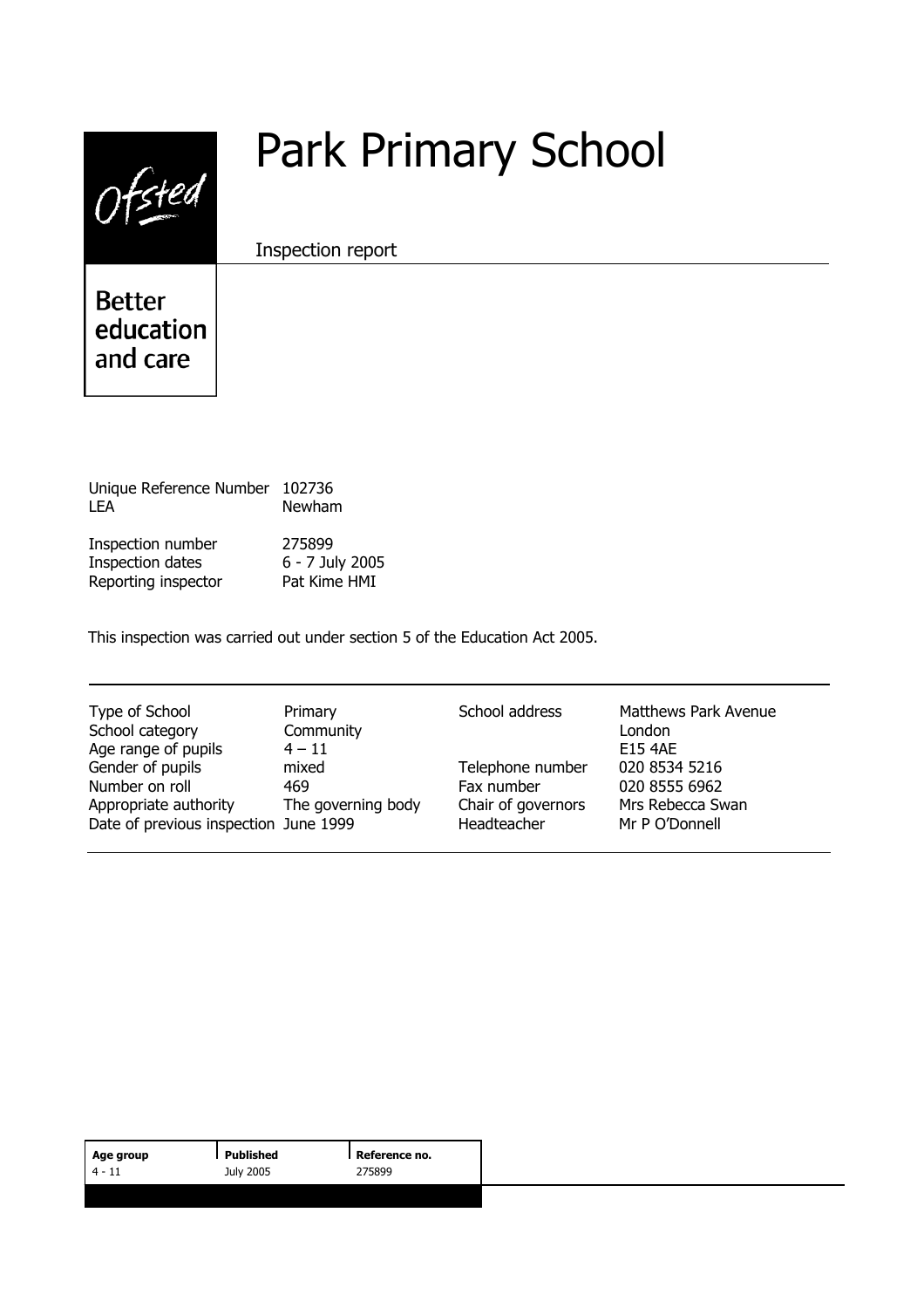© Crown copyright 2005

Website: www.ofsted.gov.uk

This document may be reproduced in whole or in part for non-commercial educational purposes, provided that the information quoted is reproduced without adaptation and the source and date of publication are stated.

Further copies of this report are obtainable from the school. Under the School Inspections Act 1996, the school must provide a copy of this report free of charge to certain categories of people. A charge not exceeding the full cost of reproduction may be made for any other copies supplied.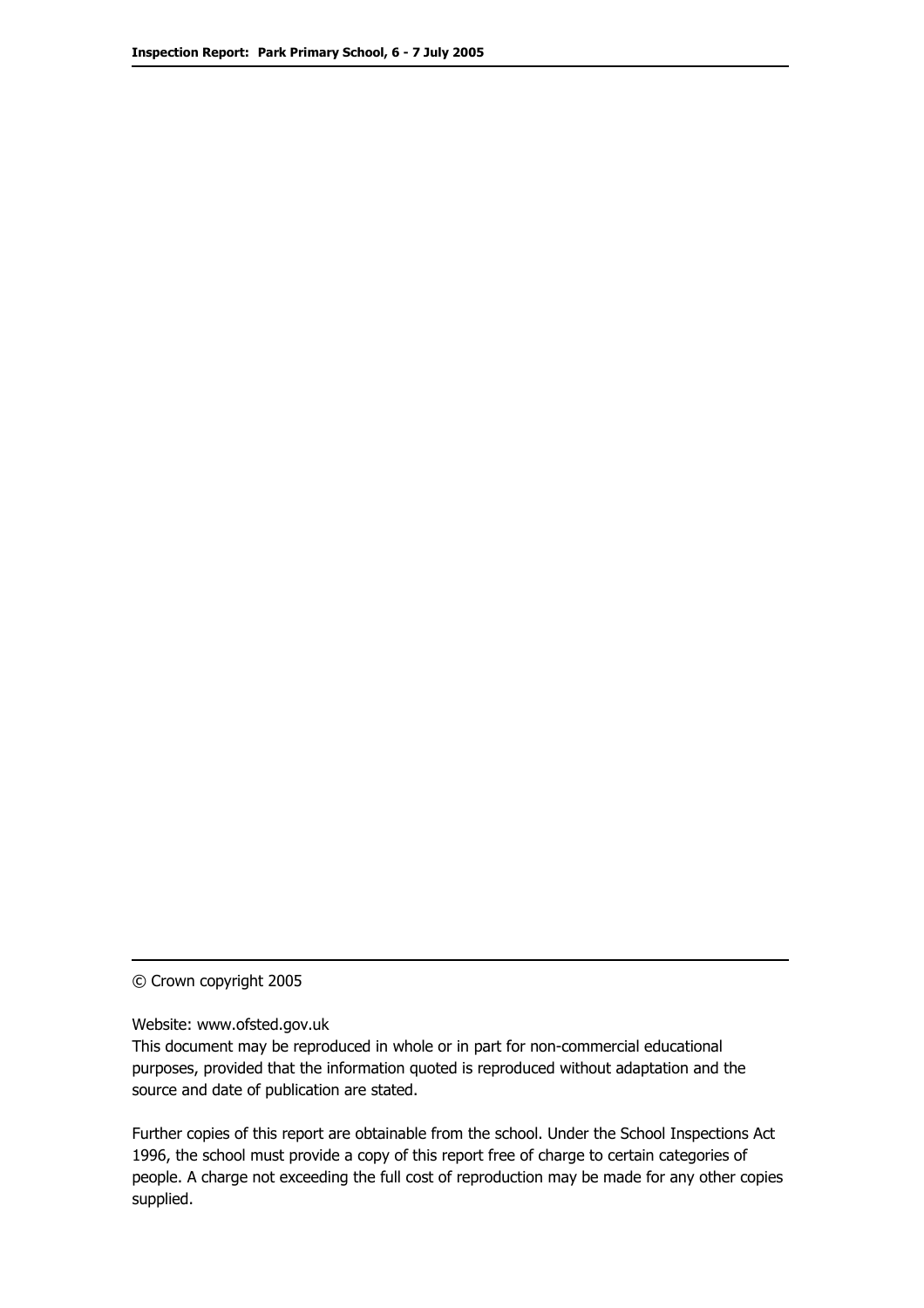# **Introduction**

The inspection was a pilot of the new arrangements for inspection announced by Ofsted in consultation paper of February 2004. It was carried out with the support and co-operation of Park Primary School and of the local education authority.

The inspection was carried out by four of Her Majesty's Inspectors.

## **Description of the school**

Park Primary is a much larger than average school housed in an old threestorey building with little outdoor accommodation. The school serves a community where levels of social and economic disadvantage are high and around two thirds of the pupils are eligible for free school meals. More than 90 per cent of the pupils come from minority ethnic backgrounds. They represent a wide range of ethnic groups. The school faces several challenges. About three quarters of the pupils speak English as an additional language and many start school with very limited English. Levels of pupil mobility are very high. Only about half the pupils who start in the reception year stay right through to Year 6 and many pupils arrive at Park part way through their primary education. Approximately six per cent of the pupils are refugees or from families seeking asylum. A tiny proportion of pupils is in the care of the local authority. The number of pupils with special educational needs is average for a school this size.

## **Key for inspection grades**

| Grade 1 | Outstanding  |
|---------|--------------|
| Grade 2 | Good         |
| Grade 3 | Satisfactory |
| Grade 4 | Inadequate   |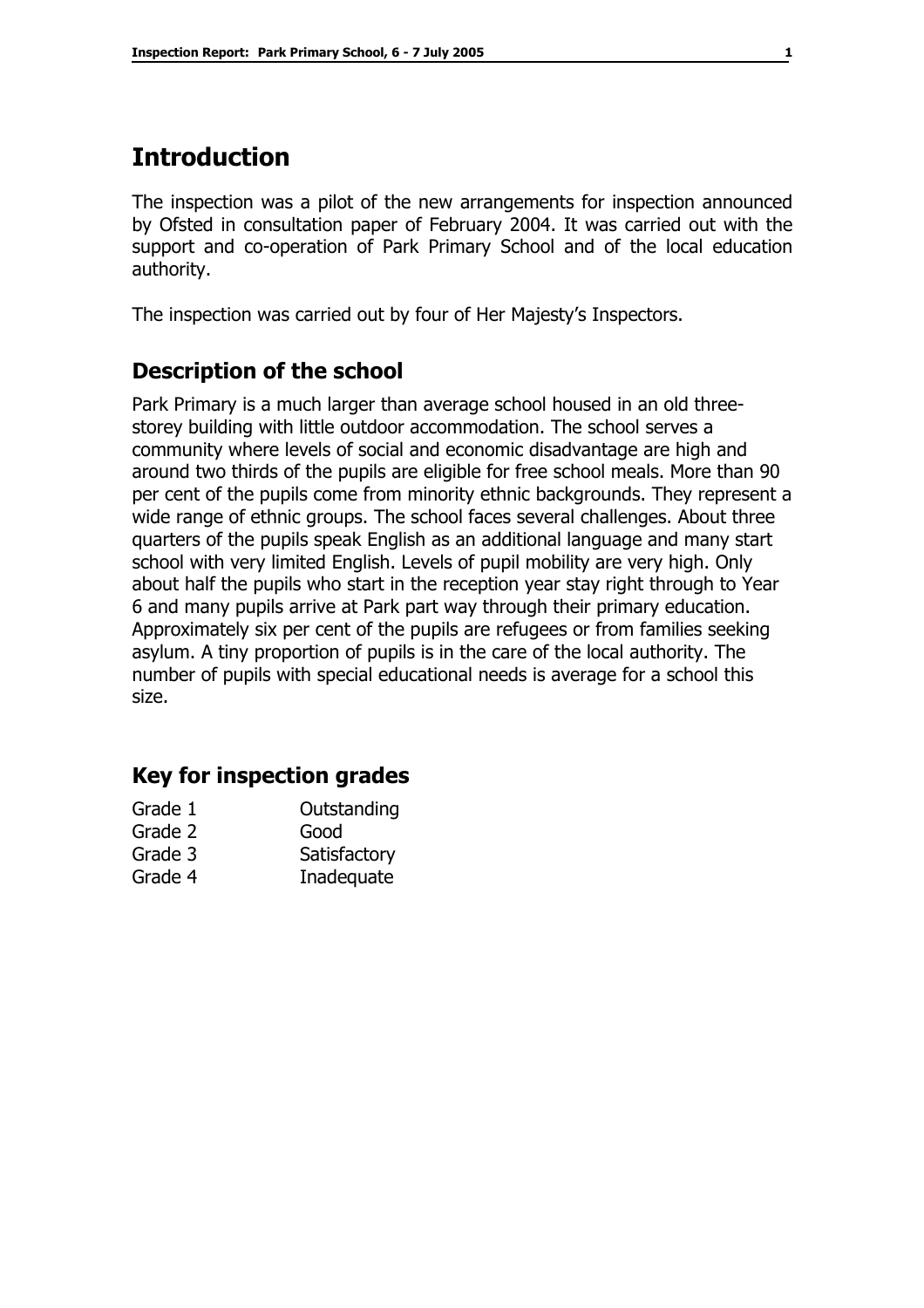# **Overall effectiveness of the school**

Park Primary School gives its pupils an outstanding education in a vibrant, stimulating and creative environment. It has a diverse yet harmonious learning community of staff and pupils who thoroughly enjoy school life and have very good relationships. The school is exceptionally well led and very well managed. It has improved a lot since it was last inspected in 1999. Senior staff lead development and innovation in a thoughtful and measured way. They know how good the school is and what could be even better and they have proved their capacity to bring about improvement. Although costs are higher than average, the school provides good value for money.

Pupils flourish here. The school sets great store by developing pupils as rounded individuals and pastoral care is extremely good. As a result, pupils' personal development is outstanding. They have excellent attitudes to learning and, by the time they leave, they are well equipped to make the most of their future education. Academic progress is extremely good. Pupils build very well on the excellent start they get in the reception classes.

#### **Grade: 1**

## **What the school should do to improve further**

• make better use of the analysis of data on standards and progress

# **Achievement and standards**

Pupils make excellent progress from a well below average starting point. Most start in the reception classes with attainment that is well below average for their age and those who join the school later are almost all behind in their learning. Standards in the Year 6 pupils' results in the 2005 tests are above average in mathematics and science and average in English. Most of the pupils who stayed at Park throughout Key Stage 2 did exceptionally well. Pupils do at least well in Key Stage 1 and the seven-year olds' standards are usually much higher than in similar schools. However, in 2005 the more able Year 2 pupils did not do quite as well as the school expected. The school provides very wellgauged support for pupils who need extra help. Consequently no groups of pupils underachieve. Many with special educational needs make exceptionally good progress. Those for whom English is an additional language make rapid progress towards fluency in the language.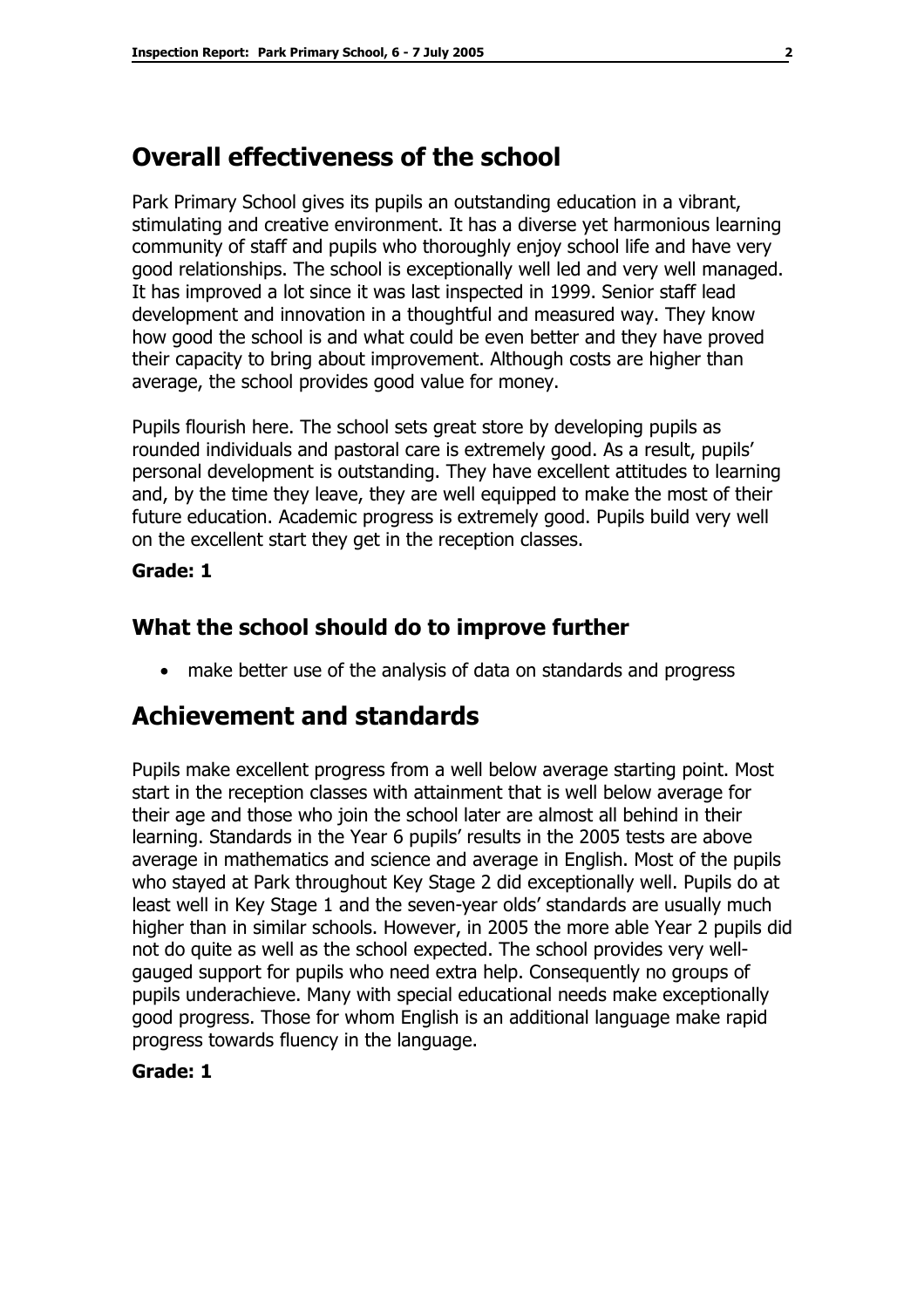### **Personal development and well-being**

Personal development, including spiritual, moral, social and cultural development, is outstanding. Pupils respond extremely well to the school's provision. They make excellent progress in developing independence, initiative, responsibility and co-operation. They thoroughly enjoy school life. They are enthusiastic about their work and take justified pleasure and pride in their achievements. Pupils are, on the whole, exceptionally well-behaved, without the need for close supervision. They arrive at school keen to start each day.

Spiritual, moral, social and cultural development is at the heart of the school's work. The results are clear to see in the way pupils develop. They are courteous and friendly. They show a high degree of respect for each other and for all staff. The vibrant multi-cultural school environment helps pupils to learn about a wide range of cultures and the rich curriculum helps them to appreciate the artistic and creative.

Children learn about healthy lifestyles. For example, they are encouraged to eat healthily and understand why they should do so. However, some do not always practise what they have learned and choose to bring less healthy snacks to eat at school. Pupils and staff join in the exercise sessions that start each day on such a cheerful and friendly note. Pupils follow safe routines at work and move around the school sensibly and safely.

Pupils make a strong contribution to the local and wider communities. Some benefit from exceptional opportunities to perform at prestigious venues such as the Royal Festival Hall. Others help older people locally by organising and performing concerts in local care homes. The Pupils' Council contributes significantly to the life of the school and gives pupils a clear understanding of important democratic processes such as debating, presenting themselves for selection and voting. Pupils who are Council members speak highly of the way it works and the opportunity it gives them to help improve their school.

The school makes strenuous efforts to promote good attendance and this has paid off. Attendance has improved significantly this year and is now satisfactory.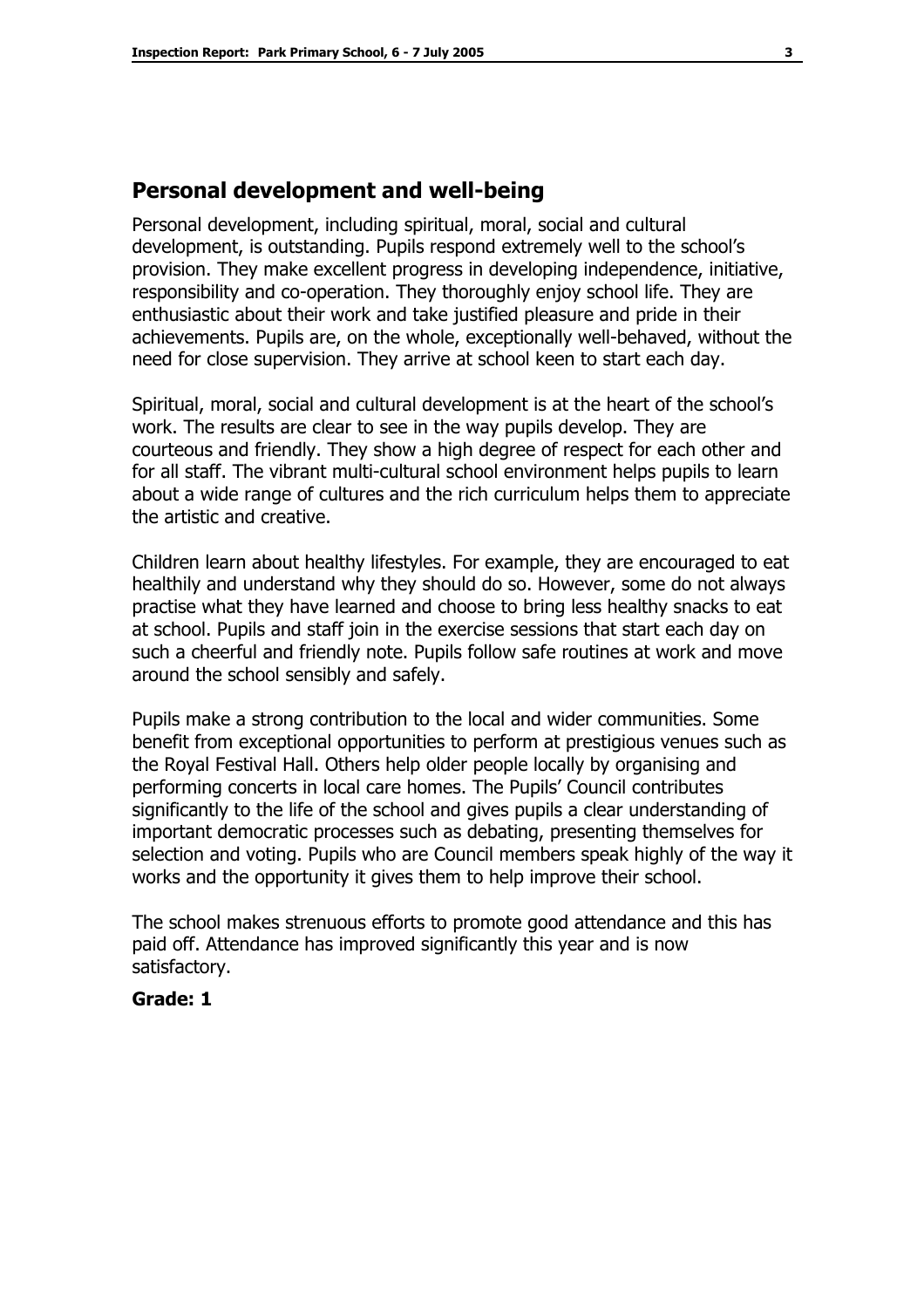# **Quality of provision**

## **Teaching and learning**

Teaching and learning are good. The school rightly believes that there is a high proportion of very good and outstanding teaching. In the reception classes teaching is consistently of a very high quality. In the rest of the school there is a small proportion of teaching that is merely satisfactory.

Without exception, staff have very positive relationships with pupils, take pleasure in their achievements and want them to do well. In almost all lessons teachers maintain very good class control. The school has adopted new teaching methods very successfully and there is a high degree of consistency in teachersí work. Inspectors saw this for instance, when they observed all the mathematics 'sets' in Year 4 and Year 6 during the same hour and visited all three reception classes. This consistency is a key contributory factor to pupils' outstanding progress.

In the best lessons teachers provide a very good range of activities to help pupils understand new work so they remember what they have been taught. Teachers deploy teaching assistants well to support pupils who find learning difficult, though occasionally, in Key Stage 2, they are under-employed when the teacher is talking to the whole class. Teachers adapt the work very effectively for pupils of different abilities so that all are able to succeed yet the most able are stretched. They keep all the pupils actively involved and trying really hard throughout each lesson, for instance by using individual whiteboards for them to write answers on or by posing challenging questions for them to discuss in pairs.

When the teaching is less good, it is because a few pupils are not so fully involved in some activities and for some attention lapses periodically, or because work is not so well matched to pupils' different needs. Very occasionally, too little is covered in a group teaching session to enable the pupils to make the progress they could. The marking of pupils' work is not yet consistent. Much is extremely useful to pupils but some does little to show them how they might do better.

Despite the unpromising building, the school has been turned into an extremely attractive and stimulating learning environment which reflects pupils' achievements and the schoolís ethos.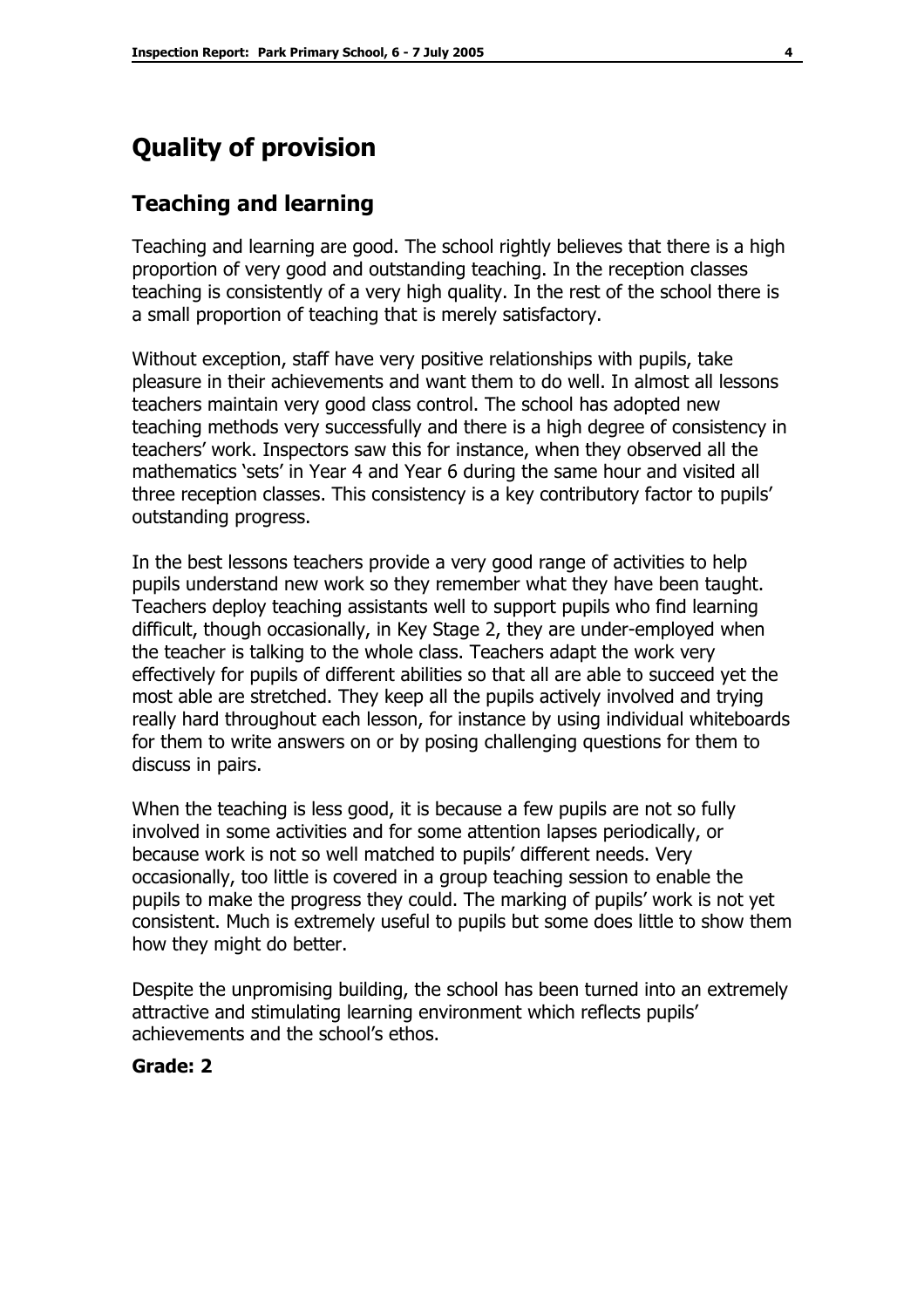### **Curriculum and other activities**

The school provides a broad, rich, stimulating and well-integrated curriculum which interests and motivates pupils, reflects their cultural heritages, and links subjects coherently. There is a very strong and highly effective emphasis on learning through creative and practical and on activities that promote pupils' personal development, particularly independence, initiative and co-operation. Pupils benefit from an excellent range of enrichment activities, such as many educational visits and several musical performances and work in the schoolís drama studio. The curriculum is supplemented very well by extra activities that cater for a wide range of interests including dance, gymnastics, choir, Bengali and French.

#### **Grade: 1**

#### **Care, guidance and support**

The school looks after its pupils and promotes their well-being outstandingly well. The excellent support for pupils starts with an extensive programme of home visits to families whose children are about to start school. This ensures pupils' backgrounds are understood, their needs are known and a strong partnership is built between home and school. Support continues as very positive, relationships are established between teachers and their pupils. Relationships are based on mutual respect and agreed rules and guidelines. Staff and pupils clearly enjoy working and learning together. There is a consistency in the way staff work with the pupils that promotes a high standard of behaviour and creates a culture of working hard and helping others. Pupils thrive in the ethos that is based on encouragement, praise and reward alongside challenge to achieve. They know their targets and are keen to achieve them.

Child protection procedures are in place and well understood by staff. Children feel safe at school. The school works very well with a wide range of external agencies to ensure that pupils and their families are well supported. There are several examples of the school providing care and support of the highest order to pupils who face difficulties in their lives. This has helped raise their aspirations and enabled them to fulfil their potential. The learning mentor plays a key role in supporting pupils and they know they can approach her with any problems.

Pupils with special educational needs are supported very well and given the extra help they need.

Pupils who arrive at Park part way through their primary education are speedily assessed and they are very well supported. For example, pupils explained how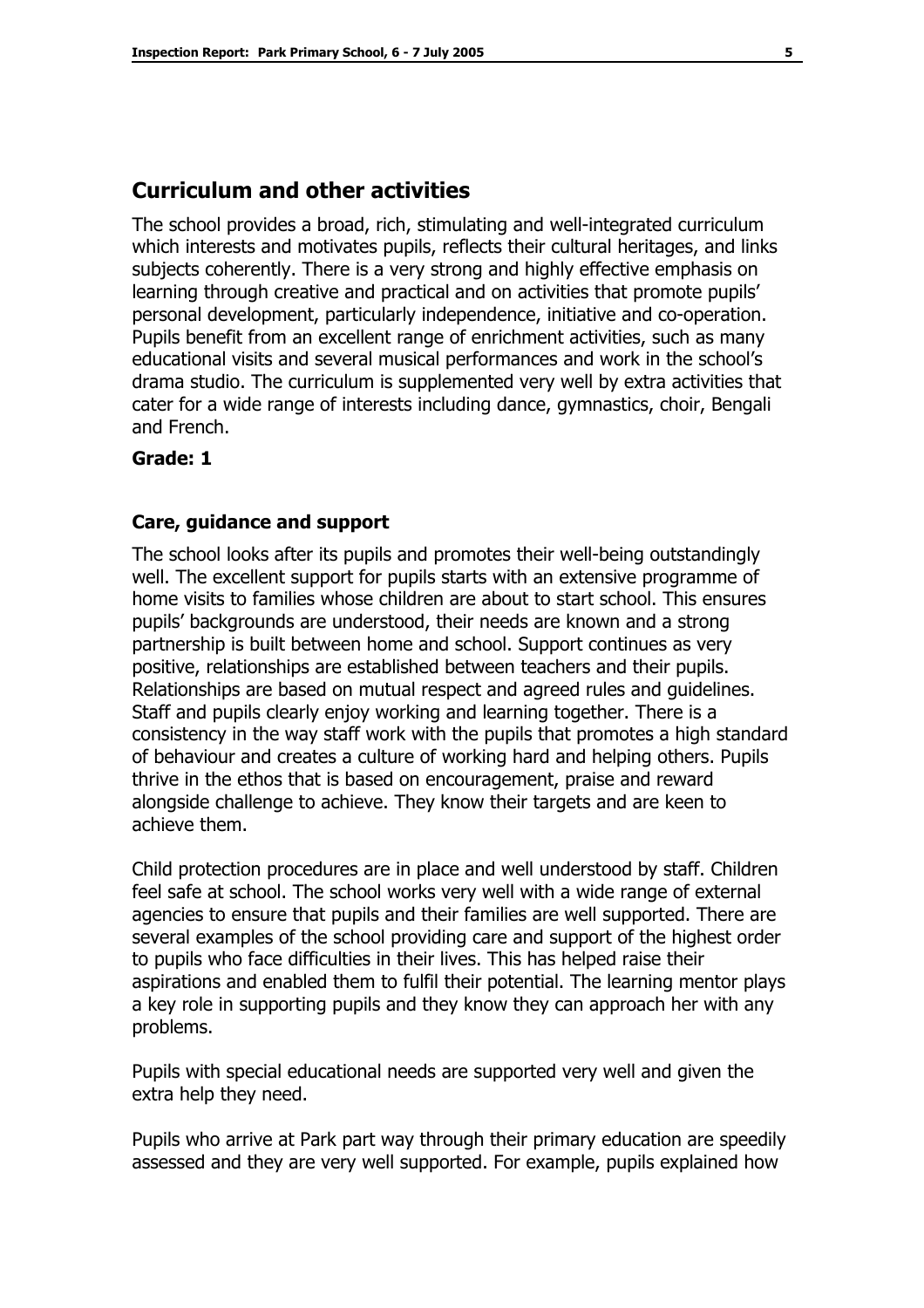teachers provided them with 'buddies' in the class and at playtimes and helped them to learn English.

Attendance is monitored closely and there are close links with the Education Welfare officer. Pupils who need support to help them attend school are identified and appropriate action is taken swiftly to tackle poor attendance. As a result, attendance rates have improved significantly.

#### **Grade: 1**

## **Leadership and management**

The headteacher has created a very positive ethos at Park. He leads the school extremely well and has real vision for its continuing development. Because of his leadership there is a clear, shared philosophy behind everything that is done and pupils benefit from consistent provision, for instance in teaching methods, the curriculum and the approach to discipline. The headteacher is supported extremely well by very committed middle managers who take a lead on aspects of the schoolís work, such as developing teaching and learning, pastoral care and provision for pupils with special educational needs.

The school takes a measured approach to innovation and prepares the ground for change carefully. For example, once senior staff are convinced of the case for change, staff are trained in new methods before they are introduced. The effectiveness of this approach is seen in the way stability has been maintained and standards have risen whilst new teaching methods have been introduced.

The school recruits many new young teachers and brings out the best in them. Their fresh ideas are welcomed and their potential is developed so they can they take responsibility early. Teachers with advanced skills are identified and utilised very well. The staff are enthusiastic and clearly love teaching here.

A slip in standards in standards in mathematics and science has been reversed as a result of changes introduced by the subject leaders and taken on wholeheartedly by all staff.

The school monitors and evaluates its work well. Senior staff observe lessons regularly and their records show they have noted the same strengths and weaknesses as the inspectors. However, they tend to focus more on what teachers do than on the quality of pupils' learning. Similarly, the school's improvement plan could focus more on how improvement is to be measured. The school holds a lot of data about pupils' standards and progress. This is analysed to determine whether all pupils are doing as well as they can and where improvement might be made. Plans are laid accordingly. However, the data should be analysed more sharply to pinpoint areas for improvement more precisely. Also, it could be more readily accessible to guide the work of all teachers with leadership roles, such as subject leaders.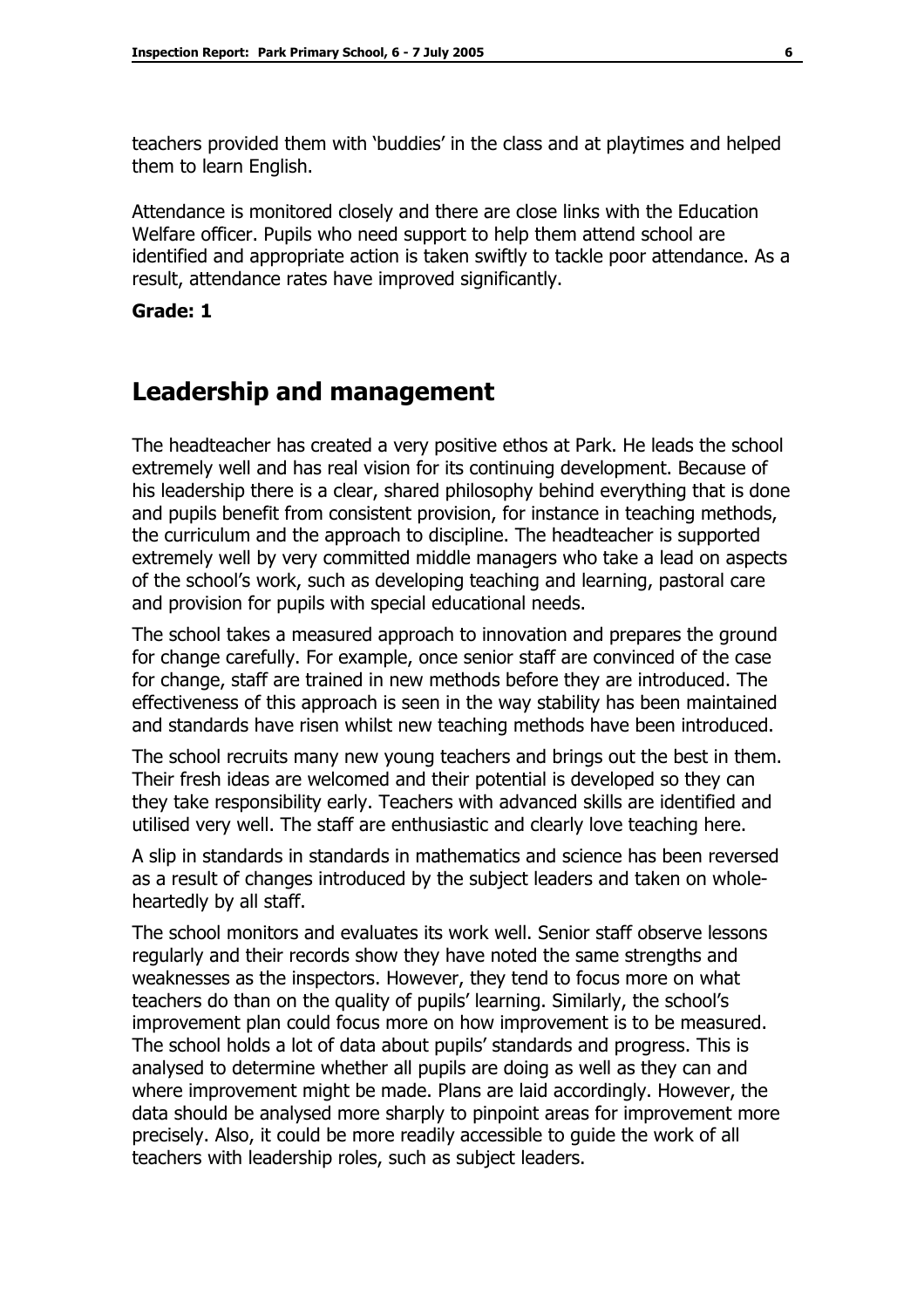The involvement of the governing body in monitoring and evaluating the school's performance has improved considerably since the last inspection and is now good. Race equality is promoted very well but the governing body has not formally assessed the impact of its policy in this regard.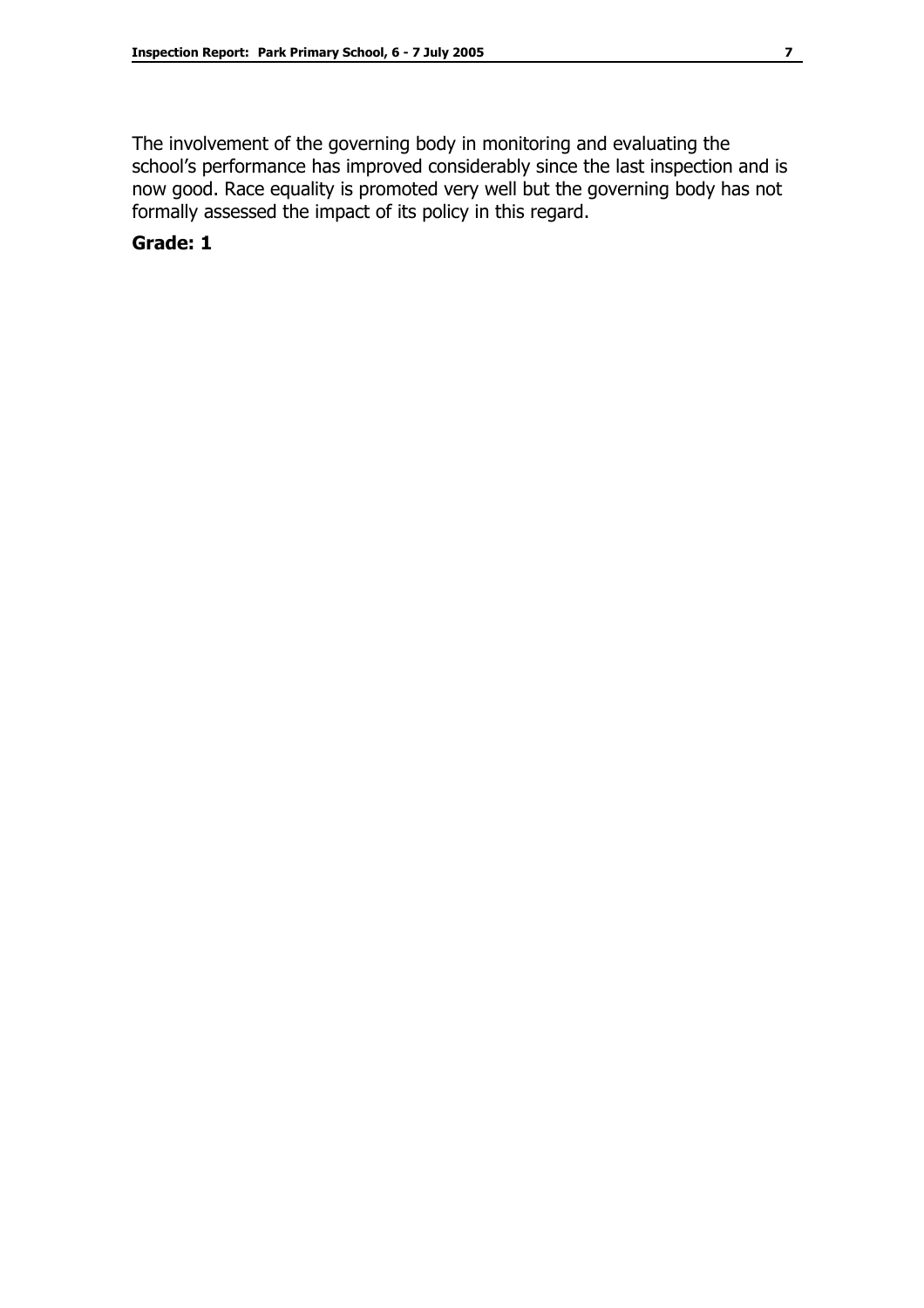**Any complaints about the inspection or the report should be made following the procedures set out in the guidance 'Complaining about HMI-led Ofsted inspections', which is available from Ofstedís website: www.ofsted.gov.uk.**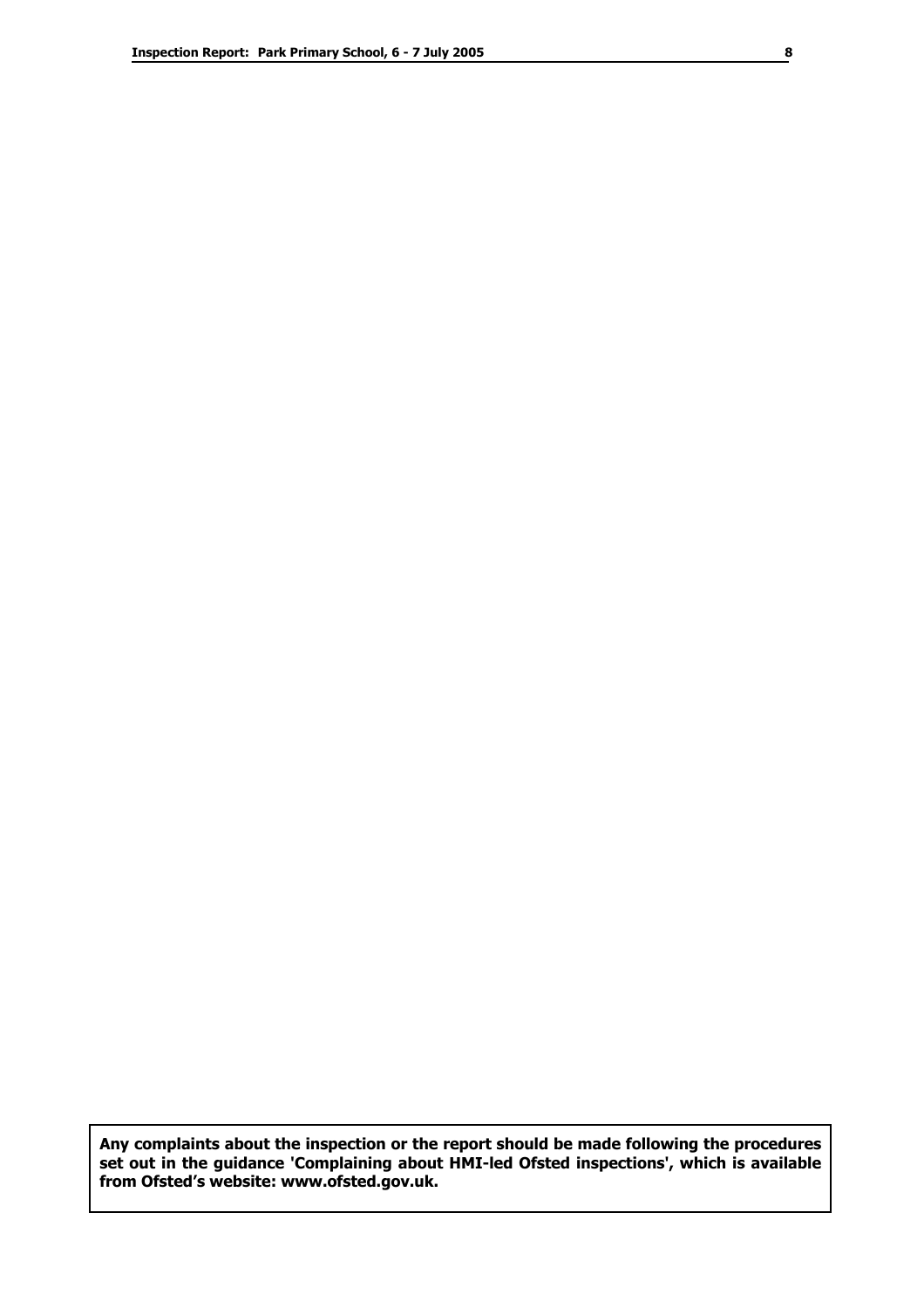#### **Annex A**

## **INSPECTION JUDGEMENTS**

| Key to judgements: grade 1 is outstanding, grade 2 good, | <b>School</b>  |
|----------------------------------------------------------|----------------|
| grade 3 satisfactory, and grade 4 inadequate.            | <b>Overall</b> |

#### **OVERALL EFFECTIVENESS**

| How effective, efficient and inclusive is the provision of<br>education, integrated care and any extended services in<br>meeting the needs of learners? | 1          |
|---------------------------------------------------------------------------------------------------------------------------------------------------------|------------|
| How well does the school work in partnership with others to<br>promote learners' well-being?                                                            |            |
| The quality and standards in the Foundation Stage                                                                                                       | 1          |
| The effectiveness of the school's self-evaluation                                                                                                       | 2          |
| The capacity to make any necessary improvements                                                                                                         | <b>Yes</b> |
| Effective steps have been taken to promote improvement since the Yes<br>last inspection                                                                 |            |

#### **ACHIEVEMENT AND STANDARDS**

| How well do learners achieve?                                                 |  |
|-------------------------------------------------------------------------------|--|
| The <i>standards</i> <sup>1</sup> reached by learners                         |  |
| How well learners' make <i>progress</i> , taking account of any significant 1 |  |
| variations between groups of learners                                         |  |
| How well learners with learning difficulties and disabilities make            |  |
| progress                                                                      |  |

#### **PERSONAL DEVELOPMENT AND WELL-BEING**

| How good is the overall personal development and well-<br>being of the learners?                                 |   |
|------------------------------------------------------------------------------------------------------------------|---|
| The extent of learners' spiritual, moral, social and cultural<br>development                                     |   |
| The behaviour of learners                                                                                        |   |
| The attendance of learners                                                                                       | З |
| How well learners enjoy their education                                                                          |   |
| The extent to which learners adopt safe practices                                                                |   |
| The extent to which learners adopt healthy lifestyles                                                            | 2 |
| The extent to which learners make a positive contribution to the<br>community.                                   |   |
| How well learners develop workplace and other skills that will<br>contribute to their future economic well-being |   |

#### **THE QUALITY OF PROVISION**

| How effective are teaching and learning in meeting the full 2 |  |
|---------------------------------------------------------------|--|
| range of learners' needs?                                     |  |
| How well do the curriculum and other activities meet the      |  |
| range of needs and interests of learners?                     |  |
| How well are learners cared for, guided and supported?        |  |

 1 Grade 1 - Exceptionally and consistently high; Grade 2 - Generally above average with none significantly below average; Grade 3 - Broadly average; Grade 4 - Exceptionally low.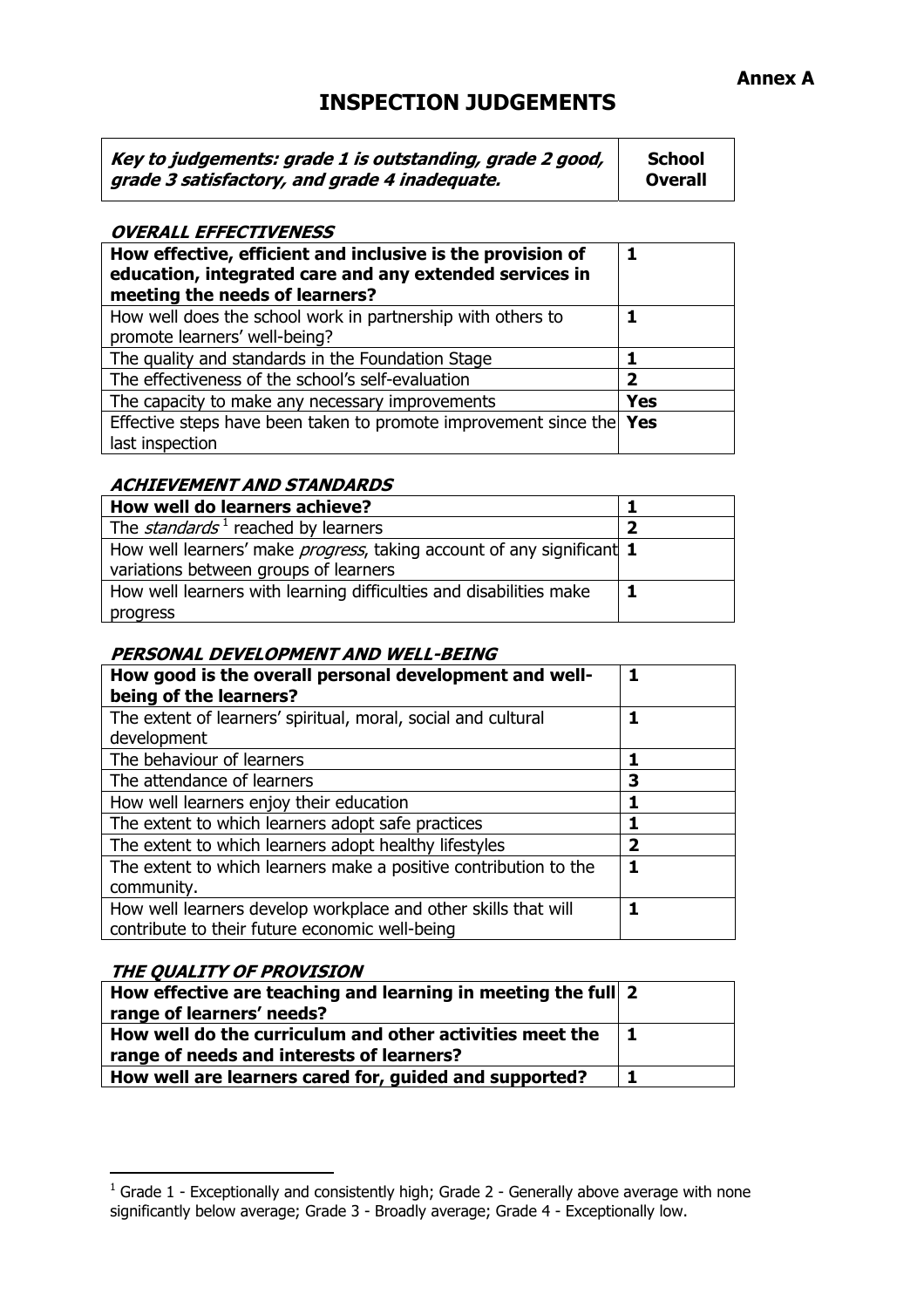#### **LEADERSHIP AND MANAGEMENT**

| How effective are leadership and management in raising<br>achievement and supporting all learners?                                                   | 1                       |
|------------------------------------------------------------------------------------------------------------------------------------------------------|-------------------------|
| How effectively leaders and managers at all levels set clear direction 1<br>leading to improvement and promote high quality of care and<br>education |                         |
| How effectively performance is monitored, evaluated and improved<br>to meet challenging targets, through quality assurance and self-<br>review       | $\overline{2}$          |
| How well equality of opportunity is promoted and discrimination<br>tackled so that all learners achieve as well as they can                          | 1                       |
| How effectively and efficiently resources are deployed to achieve<br>value for money                                                                 | $\overline{\mathbf{2}}$ |
| The extent to which governors and other supervisory boards<br>discharge their responsibilities                                                       | $\overline{\mathbf{2}}$ |
| The adequacy and suitability of staff to ensure that learners are<br>protected                                                                       | <b>Yes</b>              |

| The extent to which schools enable learners to be healthy                                                      | Delete as<br>appropriate        |
|----------------------------------------------------------------------------------------------------------------|---------------------------------|
| Learners are encouraged and enabled to eat and drink healthily.                                                | <b>Yes</b>                      |
| Learners are encouraged and enabled to take regular exercise.                                                  | <b>Yes</b>                      |
| Learners are discouraged from smoking and substance abuse.                                                     | <b>Yes</b>                      |
| Learners are educated about sexual health.                                                                     | <b>Yes</b>                      |
| The extent to which providers ensure that learners stay safe.                                                  | <b>Delete as</b><br>appropriate |
| Procedures for safeguarding learners meet current government requirements.                                     | <b>Yes</b>                      |
| Risk assessment procedures and related staff training are in place.                                            | <b>Yes</b>                      |
| Action is taken to reduce anti-social behaviour, such as bullying and racism.                                  | <b>Yes</b>                      |
| Learners are taught about key risks and how to deal with them.                                                 | <b>Yes</b>                      |
| The extent to which learners make a positive contribution                                                      | <b>Delete as</b><br>appropriate |
| Learners are helped to develop stable, positive relationships.                                                 | <b>Yes</b>                      |
| Learners, individually and collectively, participate in making decisions that affect<br>them.                  | <b>Yes</b>                      |
| Learners are encouraged to initiate, participate in and manage activities in school<br>and the wider community | <b>Yes</b>                      |
| The extent to which schools enable learners to achieve economic well-<br>being                                 | <b>Delete as</b><br>appropriate |
| There is provision to promote learners' basic skills.                                                          | <b>Yes</b>                      |
| Learners have opportunities to develop enterprise skills and work in teams.                                    | <b>Yes</b>                      |
| Careers education and guidance is provided to all learners in Key Stage 3 and 4<br>and the sixth form.         | N/A                             |
| Education for all learners aged 14-19 provides an understanding of employment<br>and the economy.              | N/A                             |